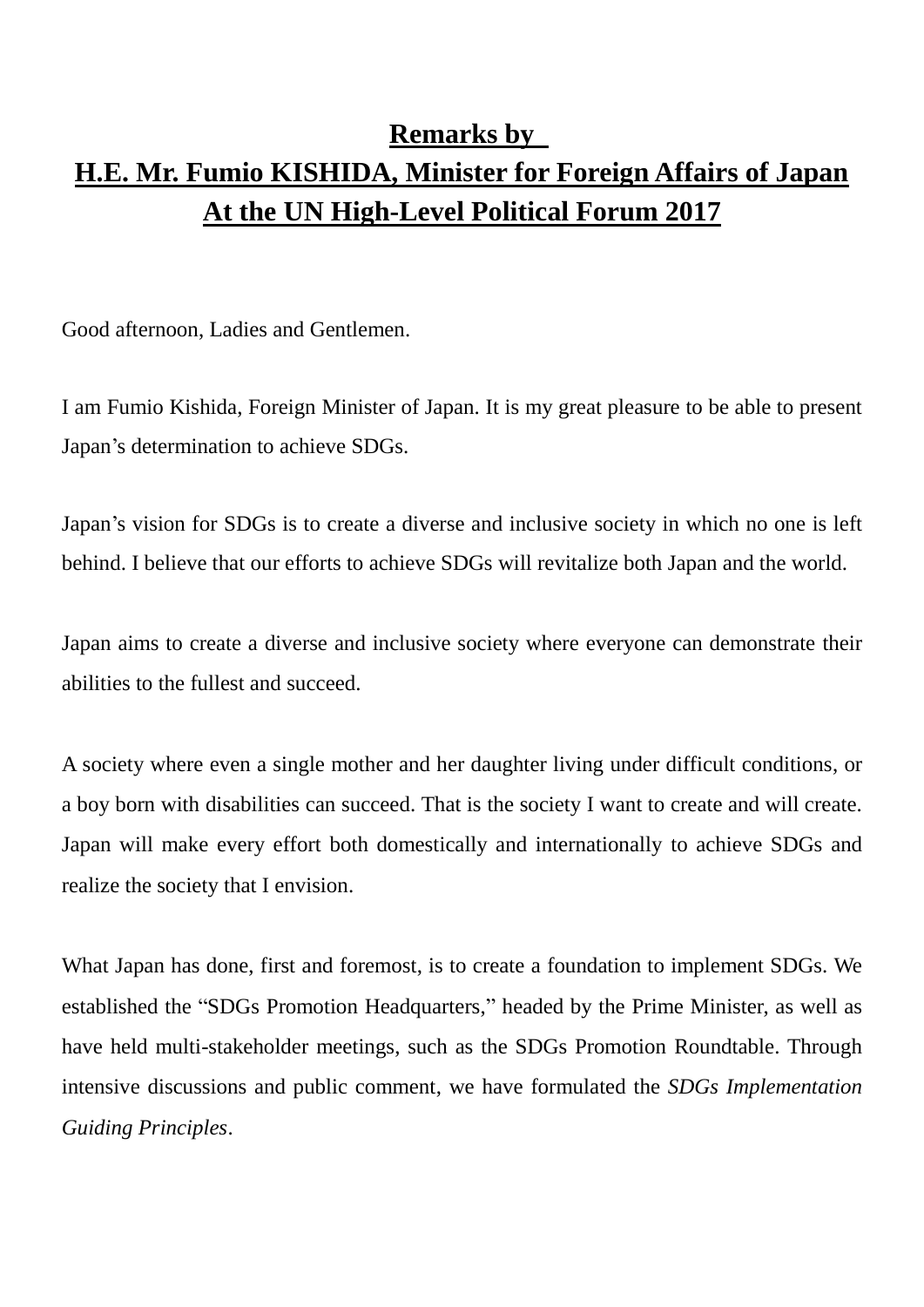Japan is vigorously making its way forward. In so doing, we cherish the concept of "PPAP". It stands for "*Public Private Action for Partnership*"*.*

By combining wisdom of various stakeholders including civil society, private enterprises and the government, Japan will take concrete actions, both at home and abroad. This is the path that we must pursue.

Here are some cases exemplifying PPAP!

## ~PPAP事例を紹介する動画~

How was the video? As you just saw now, Japan will strengthen our partnership and mobilize diverse wisdom and technologies to create a world that leaves no one behind.

SDGs are efforts to create a better future in the year 2030 and beyond. The key to achieving SDGs is the empowerment of children and youth.

Now, I would like to introduce Ms. Lin Kobayashi. She has recently been in the spotlight as a founder and the chair of the board of an innovative high school in Japan. I hope that in listening to her story, you will hear something that resonates in your heart.

Lin-san, you have the floor.

## ~小林りん氏によるスピーチ~

Thank you, Lin-san. I am sure that everyone here was able to see the importance of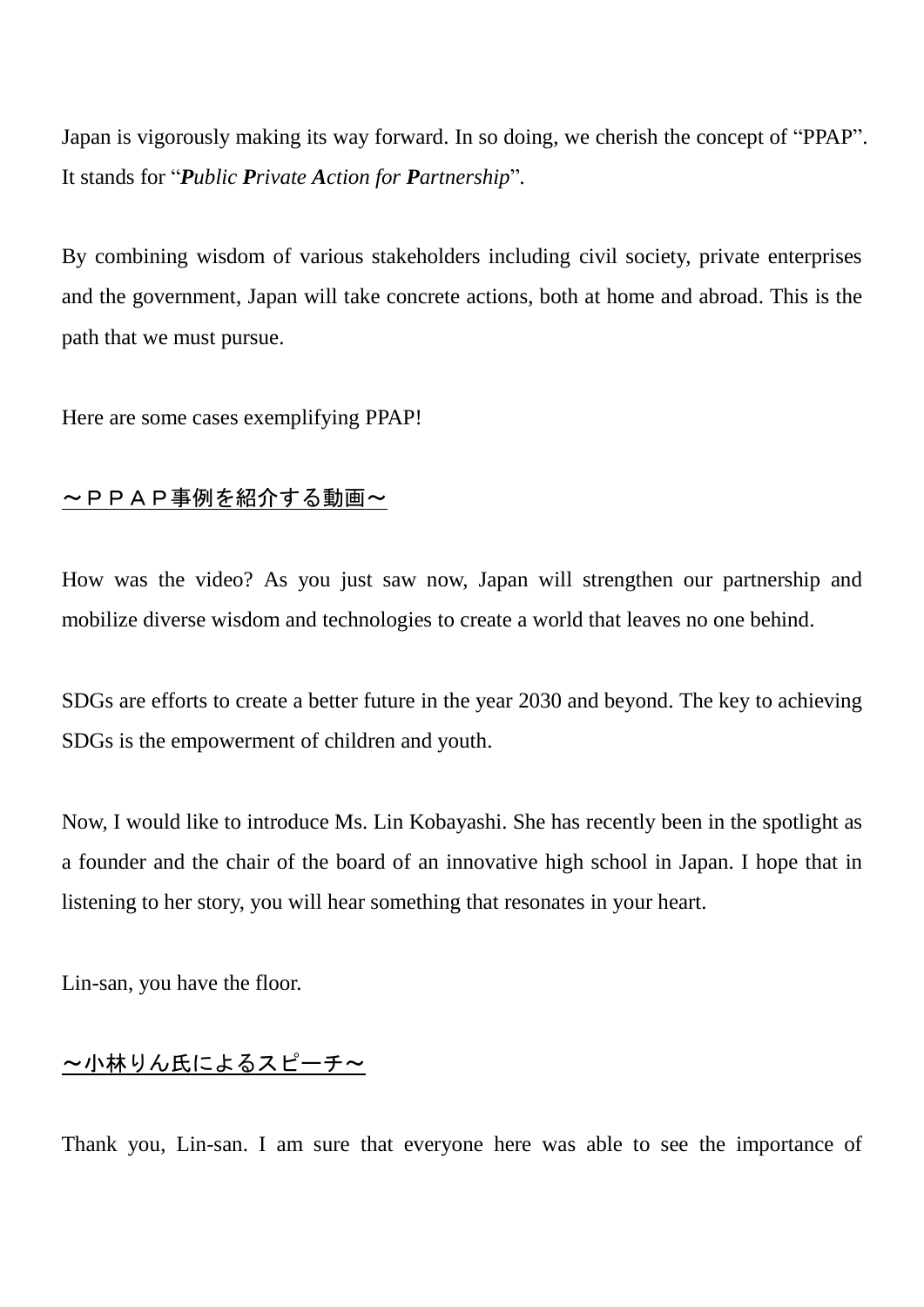education in transforming the world. Japan will also focus on policies targeting the next generation.

Firstly, Japan will squarely address various issues at home, such as inequality and the role of women. We will implement strong and holistic policies to tackle challenges like poverty among children, youth unemployment, and violence against children, based on the *SDGs Implementation Guiding Principles*. We will nurture children who will act as a creator of sustainable communities through our new school curricula.

Japan will also promote international cooperation based on the notion of human security. Today, I am pleased to announce that the Government of Japan commits to provide 1 billion dollars of assistance by 2018, focusing on children and youth, particularly in the areas of education, health, disaster risk reduction, and gender equality.

For example, in Syria, Japan is working with 7 international organizations to achieve multi-dimensional outcomes such as rehabilitation of schools, capacity building for teachers, raising awareness on health and education for internally displaced people according to the needs of people and schools. Japan will continue to implement comprehensive assistance based on the human security approach.

I believe mainstreaming of SDGs is essential toward the full implementation of SDGs. To this end, Japan has already embarked on several measures, including establishing the "Japan SDGs Award" and distributing Japan SDGs logo to organizations committed to SDGs.

Moreover, we have bolstered efforts in cities and towns all over Japan. Last month, I visited Ishikawa prefecture, and was inspired by the innovative efforts of local companies which